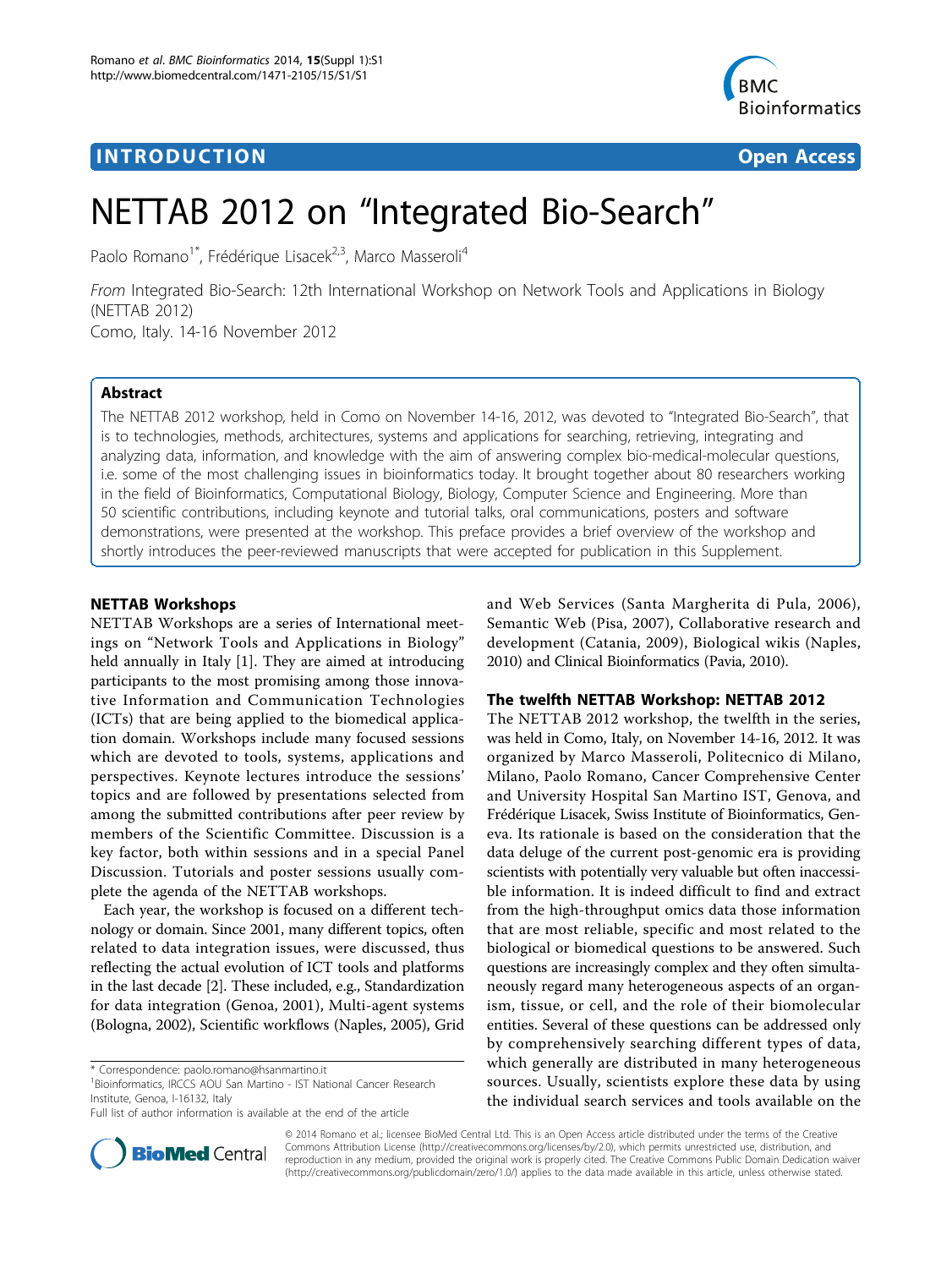Internet and they then struggle to combine the essential information in order to answer their global questions. In this context, moreover, quality and consistency checking is a central issue that should be addressed.

Searching and combining numerous open and linked data and algorithmic sources has the potential of reshaping the scenario of current bioinformatics applications, going beyond the capabilities of conventional tools, Web services and existing search engines. Yet, it also presents new technological challenges. Solving data integration and automatic extraction problems requires new solutions, including the use of universal Uniform Resource Identifiers (URIs), efficient indexing, partial or approximate value matching, rank aggregation, continuous or push-based search, exploratory methods and context-aware paradigms, collaborative and social search; it also needs building new efficient information retrieval approaches, based on automation of workflows, that may contribute to new "good practices" in data searching, retrieval and integration, with the specific goal of ensuring quality of procedures, as well as their reproducibility coupled with efficiency and efficacy.

On these premises, then, the NETTAB 2012 workshop has been focused on "Integrated Bio-Search", which includes all aspects that relate to technologies, methods, architectures, systems and applications for searching, retrieving, integrating and analyzing data, information, knowledge, infrastructures, services and tools that are required to answer complex bio-medical-molecular questions.

The Call for abstracts attracted 34 submissions for oral communications. All submissions underwent peer review by members of the Scientific Committee that selected 12 oral communications, seven short oral communications, and three technological communications from industry; 29 posters were also presented at the workshop. The Proceedings were published by the EMBnet.journal [[3\]](#page-3-0).

Three keynote talks were given. Erik Bongcam-Rudloff, from the Swedish University of Agricultural Sciences and the Uppsala University, gave a talk on "Integration and analysis of multi-type high-throughput data for biomolecular knowledge discovery". "Semantics based biomedical knowledge search, integration and discovery" was the title of the lecture given by Barend Mons, Leiden University Medical Center and Netherlands Bioinformatics Center. Finally, Eric Neumann, PanGenX and Clinical Semantics Technologies, gave a talk on "Clinical and genomic data integration in support of biomedical research and clinical practice".

Two appreciated tutorials were also given by Alexander Kel, GeneXplain GmbH and Institute of Chemical Biology and Fundamental Medicine SBRAS, on "Multi-scale data integration and virtual exploration from promoters,

through networks to drug targets", and by Katy Wolstencroft, University of Manchester, who spoke about "The Taverna Workbench: Integrating and analysing biological and clinical data with computerised workflows". It is noteworthy that the Web site of the workshop includes the video recording of almost all of oral presentations [\[4\]](#page-3-0).

## Selection of best papers

Twenty nine (29) papers were submitted for publication in this BMC Bioinformatics Supplement after the conference. An Editorial Board was formed, including all members of the NETTAB 2012 Scientific Committee. Associated Editors were:

- Francisco Azuaje, Centre de Recherche Public de la Santé, Luxembourg
- Olivier Bodenreider, US National Library of Medicine, **USA**
- Mario Cannataro, University of Catanzaro "Magna Graecia", Italy
- Marie-Dominique Devignes, CNRS, University of Lorraine, Nancy, France
- Christine Froidevaux, Université Paris-Sud, France
- Carole Goble, University of Manchester, United Kingdom
- Nicolas Le Novère, European Bioinformatics Institute, United Kingdom
- Ulf Leser, Humboldt University, Germany
- Frédérique Lisacek, Swiss Institute of Bioinformatics, Switzerland
- Paolo Magni, University of Pavia, Italy
- Roberto Marangoni, University of Pisa, Italy
- Marco Masseroli, Politecnico di Milano, Italy
- Paolo Missier, Newcastle University, United Kingdom
- Heiko Muller, Italian Institute of Technology, Italy
- Horacio Pérez-Sánchez, University of Murcia, Spain
- Paolo Romano IRCCS AOU San Martino IST, Italy
- Patrick Ruch, University of Applied Sciences, Switzerland
- Neil Sarkar, University of Vermont, USA

Each Associate Editor managed the reviewing process for one or two papers, according to his/her expertise in workshop topics. Three international level referees were selected for each submission. Overall, 54 referees from 11 different countries were involved in the selection of papers. A two step peer review procedure was adopted: some of the authors were invited to submit a revised version of their paper, according to the referees' comments, when it wasn't neither accepted nor rejected at the first step. The Associated Editors made a global assessment for papers assigned to each of them and provided the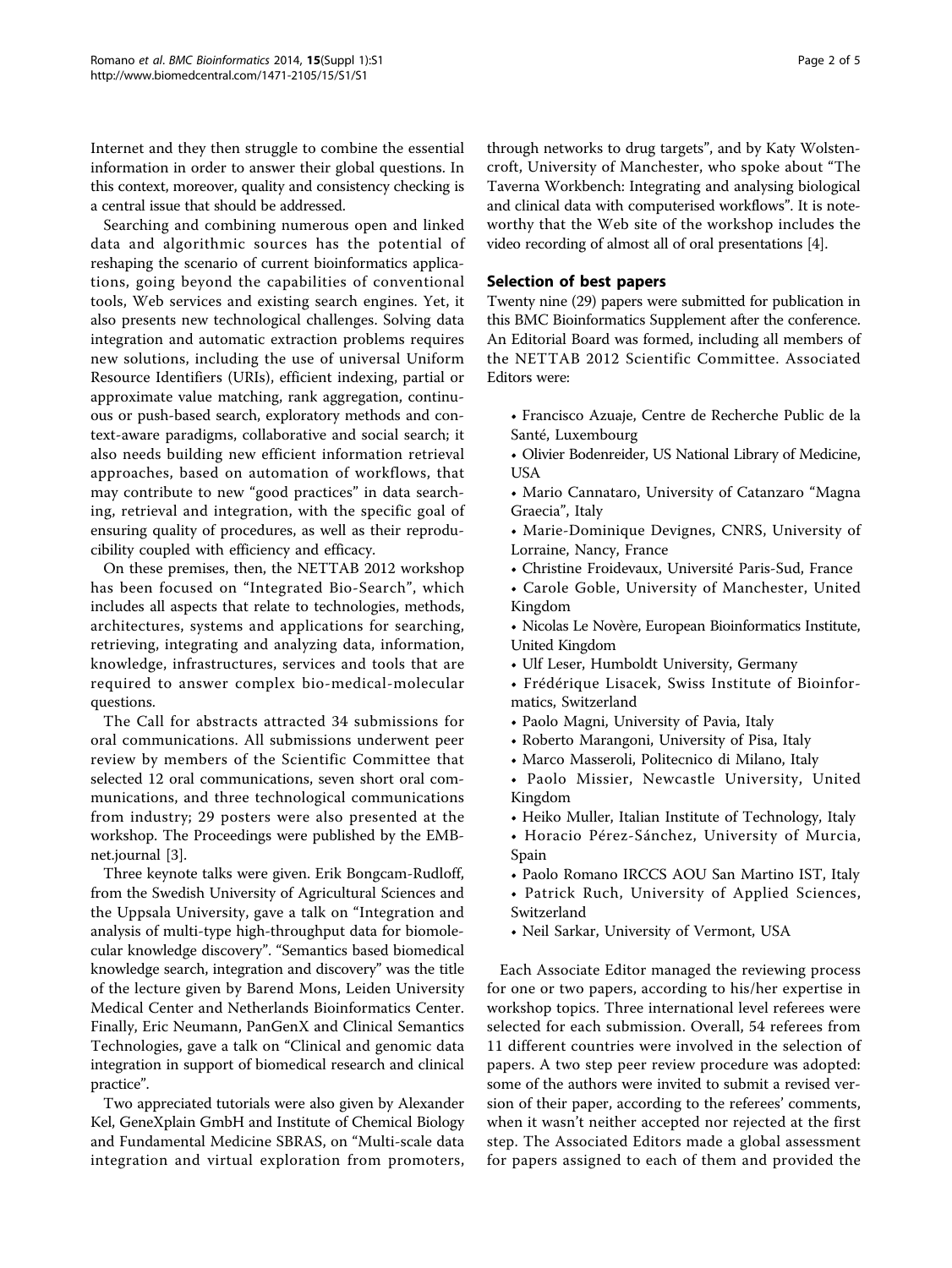final recommendation for each paper. At the end of this process, 14 papers were proposed and are now included in this Supplement, and one more paper was proposed for publication in another journal.

## A short presentation of selected papers

Workshop topics included four main areas. The first area relates to data integration. It includes syntactic and semantic methods and algorithms for biological and clinical data and knowledge integration, information and knowledge retrieval, data and knowledge query, data, information and knowledge extraction, and data and knowledge mining. The second area refers to new and optimized technologies for data management. It includes federated databases, data warehouses, and triple stores. It also includes topics as biomedical terminologies and ontologies, systems' interoperability, natural language processing, and scientific workflow processing. Tools and platforms for molecular data management and storage, deep sequencing analysis, omics data computing, search computing, decision support, and clinical bioinformatics characterize the third topic area. The fourth area includes examples of applications of these methods, technologies and tools in different biomedical domains, such as biomedical knowledge assessment, integration, discovery and validation, drug design, diagnosis and prognosis support, and personalized medicine.

Masseroli, Mons et al. present some of the challenges and trends for the integration, search and processing of biological information [\[5](#page-3-0)]. Starting from the need for adopting common data models and for community driven, re-usable efforts, the role of large scale international research infrastructures and of public-private partnerships targeted to addressing the complex challenges of data intensive science is stressed. Some crucial social aspects are also discussed, as well as an open business model for bioinformatics which could be able to reduce duplication of efforts.

The paper by Masseroli, Picozzi et al. "Explorative search of distributed bio-data to answer complex biomedical questions" [[6\]](#page-3-0) presents the Bio-SeCo system, a platform dedicated to answer complex biomedical questions by combining different heterogeneous services and providing global, homogeneous results, thus facilitating navigation among distributed biomedical data and answering queries involving several kinds of data.

The paper by Pio, Malerba et al. "Integrating micro-RNA target predictions for the discovery of gene regulatory networks: a semi-supervised ensemble learning approach" [[7\]](#page-3-0) presents a machine learning based approach for the combination of different algorithms for the prediction of relationships between mRNA and miRNA, which is able to optimize the discovery of miRNA-mRNA regulatory networks.

In the paper "ProphNet: A generic prioritization method through propagation of information" [\[8](#page-3-0)], Martínez, Cano et al. propose a novel network-based method for the prioritization of a set of entities that is able to integrate an arbitrary number of interrelated biological entities, thus overcoming current limitations of prioritization tools.

Cremaschi, Rovida et al. are the authors of "Correla-Genes: A new tool for the interpretation of the human transcriptomes" [[9\]](#page-3-0). This paper presents a new approach and tool for mining public gene expression profiles from the Gene Expression Omnibus (GEO) system that couples association rules and  $\chi^2$  test. This tool is also able to make a great number of GEO expression data sets searchable.

In their paper "Reducing bias in RNA sequencing data: a novel approach to compute counts" [[10\]](#page-3-0), Finotello, Lavezzo et al. describe maxcounts, a novel approach for measuring exon expression levels from RNA-Seq data, defined as the maximum number of counts among the positions of an exon, that aims at a more accurate estimation of expression levels from RNA-Seq data. A comparison with a standard approach, using three different data sets and considering several criteria, is also presented.

The paper "AnnotateGenomicRegions: A Web application" [[11\]](#page-3-0) by Zammataro, De Molfetta et al. describes a simple, but fast and effective, Web application that accepts genomic regions as input, downloads genome annotations, both overlapping and neighbouring, from the Genome Browser, including RefSeq transcripts, EnsEMBL transcripts, all\_mrna transcripts, CpG islands and promoter regions of transcripts, and makes them available through both a Web site and a Web API. Being available as a Web interface, AnnotateGenomicRegion is user-friendly and scales well with respect to the load.

Campbell, Ranzinger et al. diagnose the causes of the slow development of glycobioinformatics and the difficulties encountered in defining adequate formats for representing complex carbohydrates in their paper "Toolboxes for a standardised and systematic study of glycans" [\[12](#page-4-0)]. The paper strongly suggests the integration of glycomics in the -omics landscape to better understand biological processes and it highlights the necessary steps to achieve this goal.

In the paper "A tool for mapping Single Nucleotide Polymorphisms using Graphics Processing Units" [[13](#page-4-0)], Manconi, Orro et al. present a tool which maps a short sequence of SNP against a DNA sequence to find its physical position in that sequence. The tool does not provide an original algorithm, but it leverages on three existing software applications. The integration of existing software to solve a concrete problem, however, is a valuable solution for many biological problems, able to avoid duplication of efforts and to exploit existing resources to their best.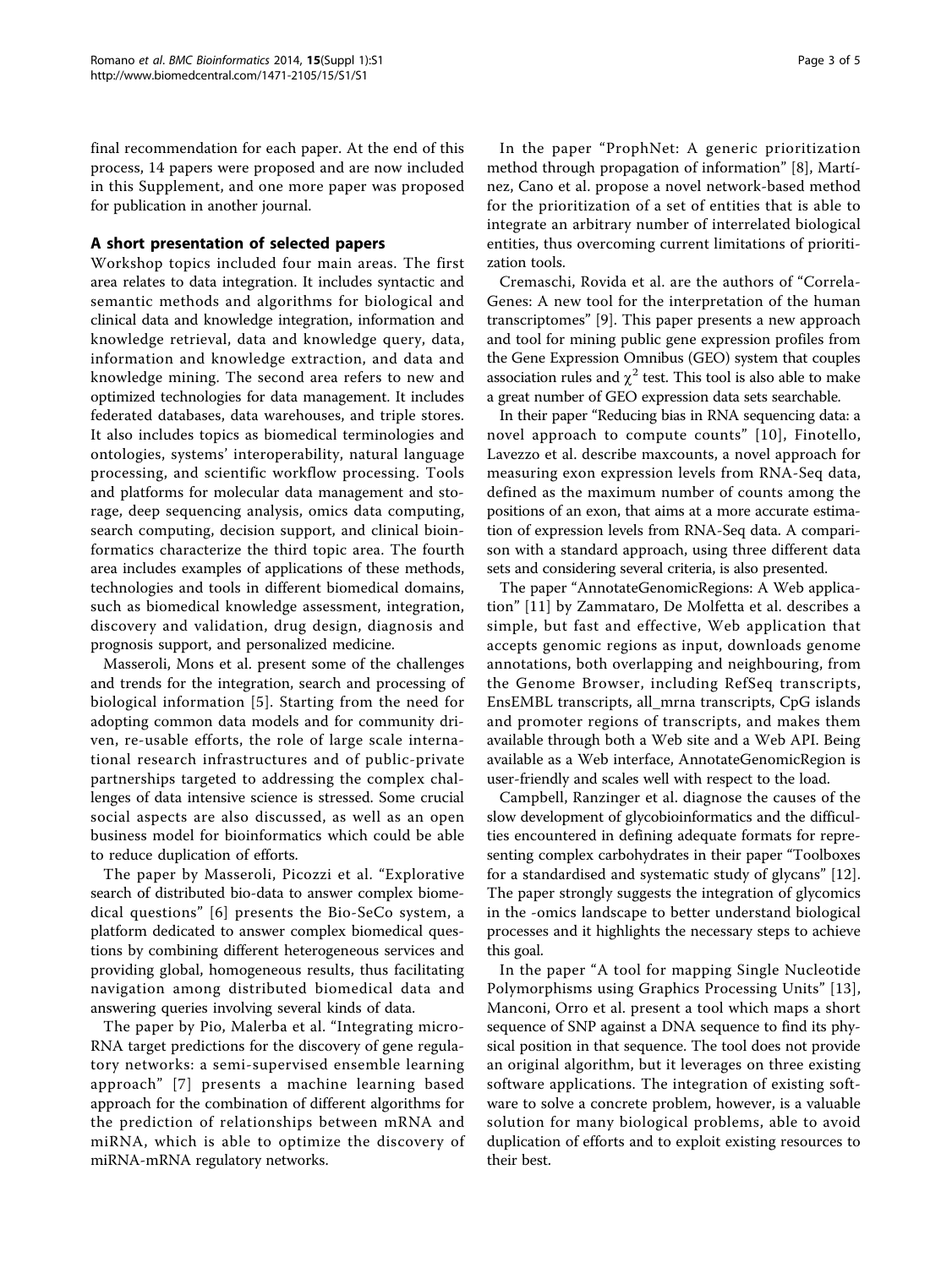<span id="page-3-0"></span>The paper by Gonzalez-Beltran, Neumann et al. "The Risa R/Bioconductor package: integrative data analysis from experimental metadata and back again" [[14\]](#page-4-0) presents a simple, effective, long awaited package that is a crucial tool for bridging data curation and data analysis, a bottleneck for research data management, with real world examples.

In scientific workflows, there often arise some patterns, so called "anti-patterns", that can lead to over-complicated design and may compromise, share and reuse of workflows. The paper "Distilling structure in Taverna scientific workflows: a refactoring approach" [\[15\]](#page-4-0) by Cohen-Boulakia, Chen et al. presents a method to detect and remove "anti-patterns" in workflows automatically. The paper formally introduces two anti-patterns and illustrates the application of the method on more than 1,500 workflows from two distinct domains.

The paper "QTREDS: a Ruby on Rails-based platform for omics laboratories" [\[16\]](#page-4-0) by Palla, Frau et al. describes a lightweight Laboratory Information Management System (LIMS) designed for the needs of a sequencing and genotyping laboratory. The system includes various functional blocks, including samples and reagents management, workflow generation and an articulated user interface.

In their paper "Guidelines for managing data and processes in bone and cartilage tissue engineering" [[17\]](#page-4-0), Viti, Scaglione et al. introduce a conceptual framework for bone/cartilage tissue engineering data. They present guidelines defining the minimum information necessary for describing an experimental study in this domain, as well as a devoted ontology, that is oriented both to cells and to chemical composition, morphology, and physical characterization of biomaterials involved in bone/cartilage tissue engineering research.

Text-mining applications for biomedical patents are relatively rare, although the size of patent collections is rapidly increasing. The paper "Development and tuning of an original search engine for patent libraries in medicinal chemistry" [[18\]](#page-4-0) by Pasche, Gobeill et al. presents an advanced search and retrieval engine for patents corpora. It also reports the results of extensive tests made to evaluate the impact of different search strategies on the performance of the search engine when applied to the most frequent search tasks performed in medical chemistry.

#### List of abbreviations used

BITS: Bioinformatics Italian Society; GEO: Genome Expression Omnibus; ICT: Information and Communication Technologies; LIMS: Laboratory Information Management System; NETTAB: Network Tools and Applications in Biology; SeCo: Search Computing; SNP: Single Nucleotide Polymorphism; URI: Uniform Resource Identifier.

#### Competing interests

The authors declare that they have no competing interests.

#### Authors' contributions

All authors discussed and agreed about the organization of the paper. PR wrote the paragraphs related to the NETTAB Workshops, while MM contributed to the description of the rationale of NETTAB 2012 and the related topic description. Each author wrote some of the presentations of papers. All authors read and agreed on the final version of the paper.

#### Acknowledgements

NETTAB 2012 was held under the patronage of the Italian Society of Bioinformatics: BITS and of EMBnet: the Global Bioinformatics Network and with fundamental support from the Politecnico di Milano, the Cancer Comprehensive Center and University Hospital San Martino IST of Genova, and the Swiss Institute of Bioinformatics. It was also supported by the Italian Flagship INTEROMICS Research Project, the Search Computing (SeCo) European Research Council (ERC) funded project, and the Interdepartmental BIOINFORMATCS Project of the Italian National Research Council. The workshop was also made possible by the contribution of CRC Press and of the Chamber of Commerce of Como (Camera di Commercio di Como). We are extremely grateful to all the Associated editors and referees for their dedication and effort in peer reviewing the manuscripts.

#### Declarations

Publication of this article has been funded by the IRCCS AOU San Martino IST.

This article has been published as part of BMC Bioinformatics Volume 15 Supplement 1, 2014: Integrated Bio-Search: Selected Works from the 12th International Workshop on Network Tools and Applications in Biology (NETTAB 2012). The full contents of the supplement are available online at [http://www.biomedcentral.com/bmcbioinformatics/supplements/15/S1.](http://www.biomedcentral.com/bmcbioinformatics/supplements/15/S1)

#### Authors' details <sup>1</sup>

Bioinformatics, IRCCS AOU San Martino - IST National Cancer Research Institute, Genoa, I-16132, Italy. <sup>2</sup>Proteome Informatics Group, SIB Swiss Institute of Bioinformatics, 1211 Geneva 4, Switzerland. <sup>3</sup>Section of Biology, University of Geneva, 1211 Geneva 4, Switzerland. <sup>4</sup>Dipartimento di Elettronica, Informazione e Bioingegneria, Politecnico di Milano, Milano, I-20133, Italy.

#### Published: 10 January 2014

#### References

- NETTAB Workshops. [[http://www.nettab.org/\]](http://www.nettab.org/).
- 2. Romano P, Cannata N: The ongoing evolution of ICT for bioinformatics through twelve years of NETTAB workshops. ACM SIGBioinformatics Record 2013, 3(1):22-24 [\[http://dl.acm.org/citation.cfm?id=2442667\]](http://dl.acm.org/citation.cfm?id=2442667).
- 3. Masseroli M, Romano P, Lisacek F, Eds: NETTAB 2012 Workshop on "Integrated Bio-Search". EMBnet journal 2012, 18(Suppl B):1-153 [[http://](http://journal.embnet.org/index.php/embnetjournal/issue/view/73) [journal.embnet.org/index.php/embnetjournal/issue/view/73](http://journal.embnet.org/index.php/embnetjournal/issue/view/73)].
- 4. NETTAB 2012 Workshop. [[http://www.nettab.org/2012/\]](http://www.nettab.org/2012/).
- 5. Masseroli M, Mons B, Bongcam-Rudloff E, Ceri S, Kel A, Lisacek F, Rechenmann F, Romano P: Integrated Bio-Search: Challenges and trends for the integration, search and comprehensive processing of biological information. BMC Bioinformatics 2013, 15(Suppl 1):S2.
- 6. Masseroli M, Picozzi M, Ghisalberti G, Ceri S: Explorative search of distributed bio-bata to answer complex biomedical questions. BMC Bioinformatics 2013, 14(Suppl. X):S3.
- 7. Pio G, Malerba D, D'Elia D, Ceci M: Integrating microRNA target predictions for the discovery of gene regulatory networks: a semisupervised ensemble learning approach. BMC Bioinformatics 2013, 14(Suppl. X):S4.
- 8. Martinez V, Cano C, Blanco A: ProphNet: A generic prioritization method through propagation of information. BMC Bioinformatics 2013, 14(Suppl. X):S5.
- 9. Cremaschi P, Rovida S, Sacchi L, Lisa A, Calvi F, Montecucco A, Biamonti G, Bione S, Sacchi G: CorrelaGenes: A new tool for the interpretation of the human transcriptomes. BMC Bioinformatics 2013, 14(Suppl. X):S6.
- 10. Finotello F, Lavezzo E, Bianco L, Barzon L, Mazzon P, Fontana P, Toppo S, Di Camillo B: Reducing bias in RNA sequencing data: a novel approach to compute counts. BMC Bioinformatics 2013, 14(Suppl. X):S7.
- 11. Zammataro L, De Molfetta R, Bucci G, Ceol A, Muller H: AnnotateGenomicRegions: A Web application. BMC Bioinformatics 2013, 14(Suppl. X):S8.